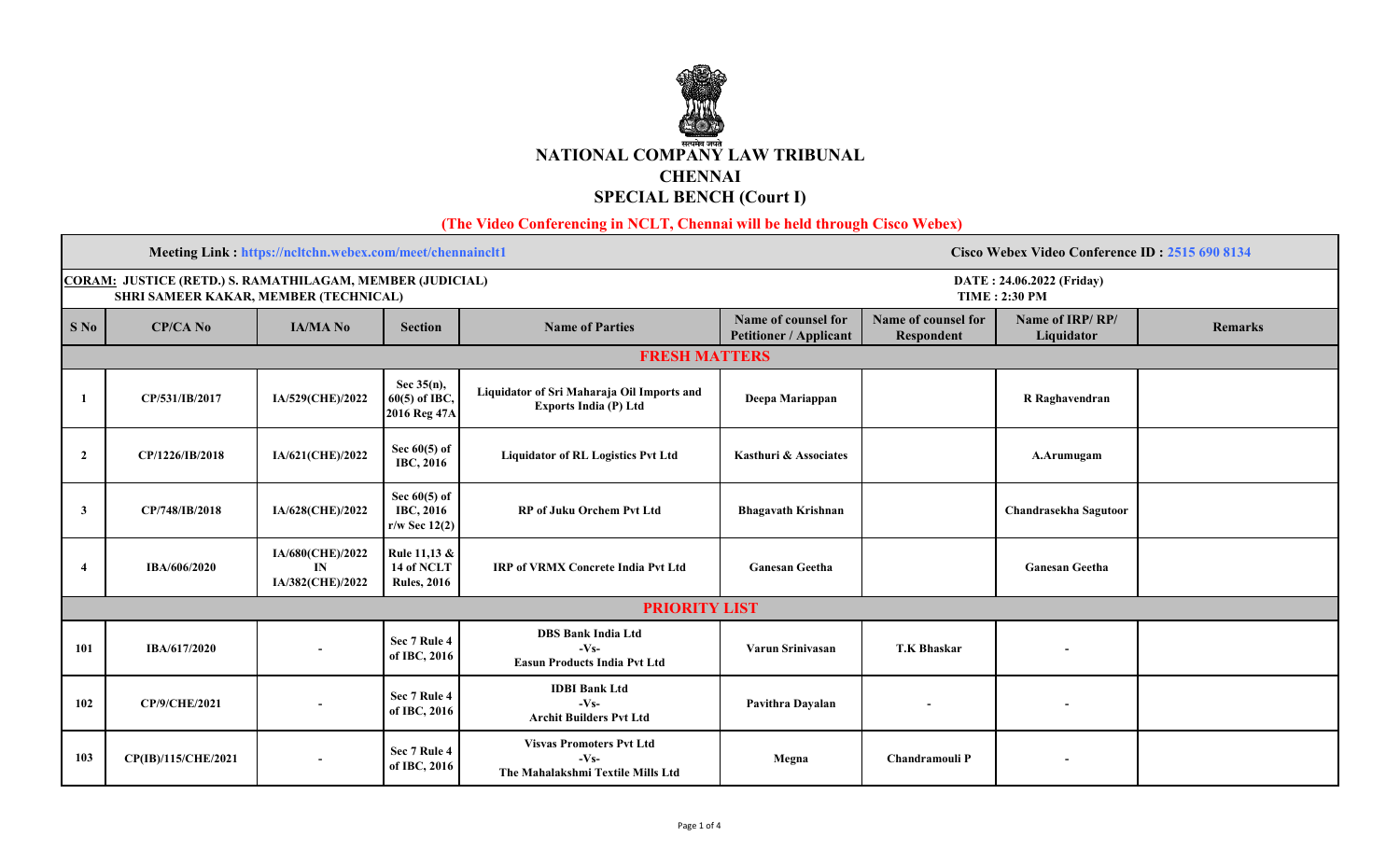| 104 | CP(IB)/39(CHE)/2022  |                   | Sec 7 Rule 4<br>of IBC, 2016             | <b>K.V Finance and Investments</b><br>$-VS$<br><b>Amarprakash Developers Pvt Ltd</b>                                          | R Padmanabhan              | <b>Pranav Jain</b>                         |                             |  |
|-----|----------------------|-------------------|------------------------------------------|-------------------------------------------------------------------------------------------------------------------------------|----------------------------|--------------------------------------------|-----------------------------|--|
| 105 | CP(IB)/305(CHE)/2021 |                   | Sec 7 Rule 4<br>of IBC, 2016             | <b>State Bank of India</b><br>$-Vs$<br><b>Arjun Chemicals Pvt Ltd</b>                                                         | <b>ML</b> Ganesh           | Rohan Rajasekaran                          |                             |  |
| 106 | CP(IB)/303(CHE)/2021 |                   | Sec 9 Rule 6<br>of IBC, 2016             | <b>SVTI Infras Pvt Ltd</b><br>$-Vs$<br>VA Tech Wabag Limited                                                                  | Swarnam Rajagopalan        | Neeraj Kumar                               |                             |  |
| 107 | CP(IB)/1(CHE)/2022   |                   | Sec 9 Rule 6<br>of IBC, 2016             | <b>Sunrise Industries India Ltd</b><br>$-Vs-$<br><b>EDAC Engineering Ltd</b>                                                  | <b>Piyush Luktuke</b>      | Dev Eshwar                                 |                             |  |
| 108 | CP(IB)/67(CHE)/2022  |                   | Sec 9 Rule 6<br>of IBC, 2016             | M/s Ananda Vikatan Production Pvt Ltd<br>$-Vs$<br>M/s Transportwale 5D Technologies LLP                                       | <b>R</b> Vinodh Prabhu     | Senthilkumaran                             |                             |  |
| 109 | IBA/631/2020         |                   | Sec 95(1) of<br><b>IBC, 2016</b>         | <b>State Bank of India</b><br>$-VS$<br>Neeta Jain                                                                             | <b>ML</b> Ganesh           | <b>VS</b> Venkatesh                        |                             |  |
| 110 | IBA/632/2020         |                   | Sec 95(1) of<br>IBC, 2016                | <b>State Bank of India</b><br>$-Vs$<br><b>Bhoopeshkumar Jain</b>                                                              | <b>ML</b> Ganesh           | <b>V S Venkatesh</b>                       |                             |  |
|     |                      |                   |                                          | <b>ORDINARY LIST</b>                                                                                                          |                            |                                            |                             |  |
| 201 | CP/1275/IB/2018      | MA/1305/2019      | Sec $60(5)$ of<br><b>IBC, 2016</b>       | State Bank of India & 3 Ors<br>$-Vs$<br>RP of M/s Karur KCP Packagings Ltd &1 ors                                             | Elayaraj Kumar             | A Krishnan Ravi (R1)<br>H. K Seshadri (R2) | Aneetha Subramaniam<br>(RP) |  |
|     |                      | IA/845(CHE)/2021  | Sec $60(5)$ of<br>IBC, 2016              | <b>Maximus ARC Ltd</b><br>$-Vs$<br>Andhr Pradesh State Financial Corporation &<br>Anr                                         | <b>Bhaghavath Krishnan</b> | <b>Yajura Devi</b>                         |                             |  |
| 202 | CP/1053/IB/2018      | IA/857(CHE)/2021  | Rule 11 of<br><b>NCLT Rules,</b><br>2016 | <b>Andhra Pradesh State Financial Corporation</b><br>$-Vs$<br>Liquidator of M/s Krishna Industrial Corporation<br>Ltd         | Anirudh Krishnan           | Yajura Devi                                | S Rajendran (Liquidator)    |  |
|     |                      | IA/988(CHE)/2021  | Sec $60(5)$ of<br>IBC, 2016              | (Liquidator) of M/s Krishna Industrial<br><b>Corporation Ltd</b><br>$-Vs$<br><b>Andhra Pradesh State Financial Coporation</b> | Yajura Devi                | <b>Anirudh Krishnan</b>                    |                             |  |
| 203 | IBA/73/2020          | IA/1239(CHE)/2021 | Sec $60(5)$ of<br>IBC, 2016              | RP of M/s Sical Logistics Ltd<br>$-VS$<br>The Additional Commissioner, Central Goods &<br>Service Tax, Jabalpur & Anr         | <b>Ananth Merathia</b>     | <b>B</b> Vijay                             |                             |  |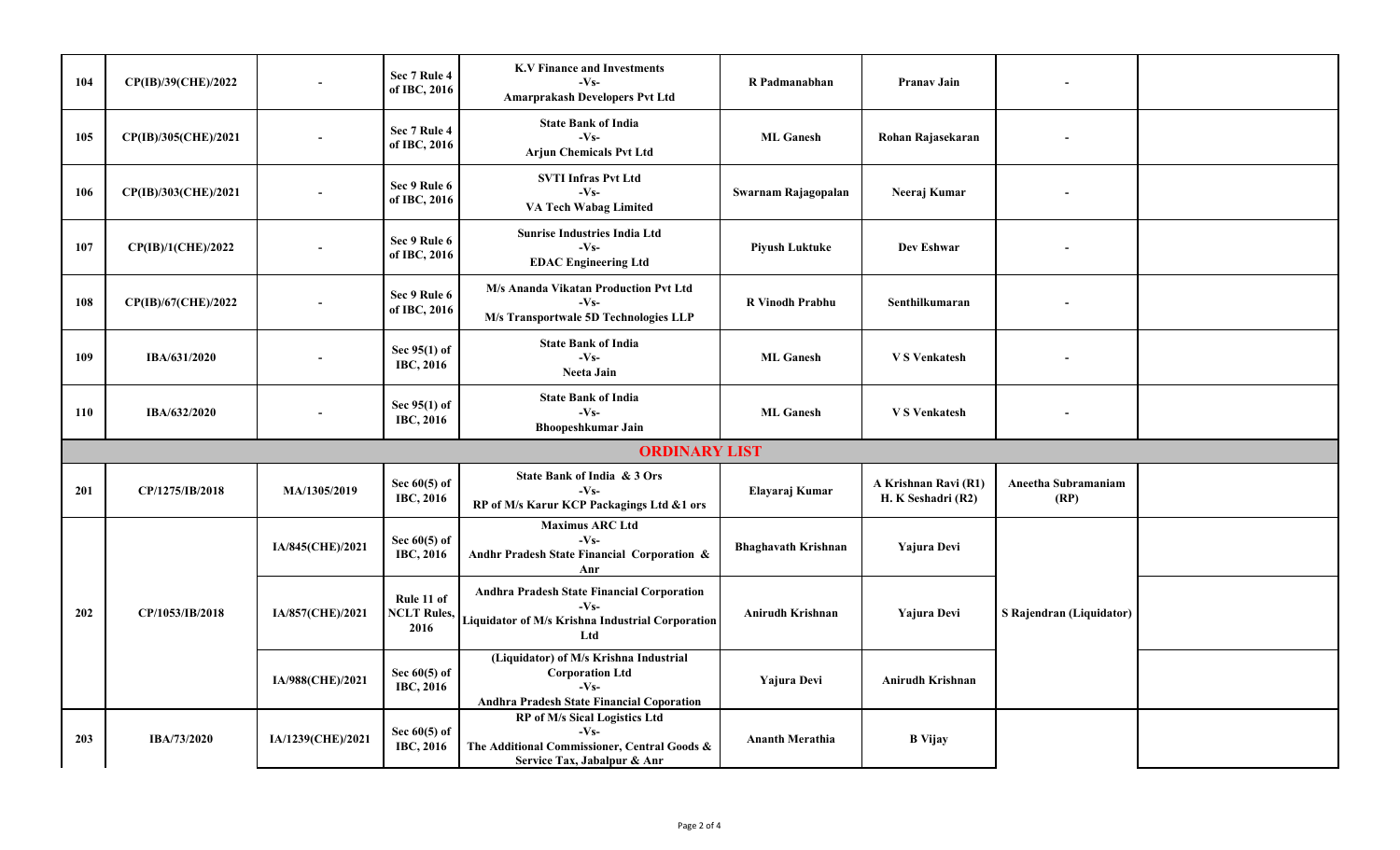|     |                | IA/1240(CHE)/2021 | Sec 19&25 of<br><b>IBC, 2016</b>               | <b>RP</b> of M/s Sical Logistics Ltd<br>$-Vs$<br>R Ram Mohan & 6 Ors                                                | <b>Ananth Merathia</b> | Deepa Harigovind                                |                           |  |
|-----|----------------|-------------------|------------------------------------------------|---------------------------------------------------------------------------------------------------------------------|------------------------|-------------------------------------------------|---------------------------|--|
|     |                | IA/188(CHE)/2022  | Sec $60(5)$ of<br><b>IBC, 2016</b>             | <b>Sundaram Finance Ltd</b><br>$-Vs-$<br>RP of M/s Sical Logistics Ltd                                              | <b>Vishnu Prasad</b>   | <b>Ananth Merathia</b>                          |                           |  |
|     |                | IA/555(CHE)/2022  | Sec $60(5)$ of<br><b>IBC, 2016</b>             | <b>RP</b> of Sical Logistics Ltd<br>$-Vs$<br><b>Tamilnadu Generation and Distribution</b><br><b>Corporation Ltd</b> | <b>Ananth Merathia</b> |                                                 | S V Ramkumar (RP)         |  |
|     |                | IA/556(CHE)/2022  | Sec $60(5)$ of<br><b>IBC, 2016</b>             | <b>RP</b> of Sical Logistics Ltd<br>$-Vs$<br><b>Tamilnadu Generation and Distribution</b><br><b>Corporation Ltd</b> | <b>Ananth Merathia</b> |                                                 |                           |  |
|     |                | IA/366(CHE)/2022  | Sec 30 of<br><b>IBC, 2016</b>                  | RP of M/s Sical Logistics Ltd                                                                                       | <b>Ananth Merathia</b> |                                                 |                           |  |
|     |                |                   |                                                | In the matter of M/s Srivari Metal Works (P) Ltd                                                                    |                        |                                                 |                           |  |
| 204 | CP/549/IB/2017 | IA/217/2020       | Sec 52(2) of<br><b>IBC, 2016</b>               | <b>United Bank of India</b><br>$-Vs$<br>Srivari Metal Works (P) Ltd                                                 | Maria Rose Shilpa      | <b>B.</b> Dhanraj                               |                           |  |
|     |                | IA/227/2020       | Sec $52(2)$ of<br><b>IBC, 2016</b>             | <b>United Bank of India</b><br>$-Vs$<br>Srivari Metal Works (P) Ltd                                                 | Maria Rose Shilpa      | <b>B.</b> Dhanraj                               |                           |  |
|     |                | IA/231/2020       | Sec 52(2) of<br><b>IBC, 2016</b>               | <b>United Bank of India</b><br>$-Vs$<br>Srivari Metal Works (Pvt) Ltd & 1 Ors                                       | Maria Rose Shilpa      | <b>B.</b> Dhanraj                               |                           |  |
|     |                | MA/1293/2019      | Sec $60(5)$ of<br>IBC,2016                     | (Liquidator) of Srivari Metal Works Pvt Ltd<br>$-Vs$<br><b>United Bank of India</b>                                 | <b>B.</b> Dhanraj      | Maria Rose Shilpa                               | S. Rajagopal (Liquidator) |  |
|     |                | IA/1173/IB/2020   | Sec $60(5)$ of<br><b>IBC,2016</b>              | <b>Pratik Gaur</b><br>$-VS$<br>RP of M/s Srivari Metal Works & 1 Anr                                                | A Vidya                | <b>B</b> Dhanraj (R1)<br>Maria Rose Shilpa (R2) | S Rajagopal (RP)          |  |
|     |                | IA/347/CHE/2021   | Sec $60(5)$ of<br><b>IBC 2016</b>              | <b>Punjab National Bank</b><br>$-Vs-$<br>Sri Vari Metal Works Pvt Ltd                                               | Maria Rose Shilpa      |                                                 |                           |  |
|     |                | MA/1112/2019      | $35(1)(b)$ ,<br>$35(1)(c)$ &<br>$60(5)$ of IBC | (Liquidator) of Srivari Metal Works Pvt Ltd)<br>$-Vs-$<br>T Sundaresan                                              | <b>B.</b> Dhanaraj     | K. Bhuvaneswari                                 | S. Rajagopal (Liquidator) |  |
|     |                | MA/1113/2019      | $35(1)(b)$ ,<br>$35(1)(c)$ &<br>$60(5)$ of IBC | (Liquidator) of Srivari Metal Works Pvt Ltd)<br>$-Vs$<br>Sridevi                                                    | <b>B.</b> Dhanaraj     | K. Bhuvaneswari                                 | S. Rajagopal (Liquidator) |  |
|     |                | MA/1114/2019      | $35(1)(b)$ ,<br>$35(1)(c)$ &<br>$60(5)$ of IBC | (Liquidator) of Srivari Metal Works Pvt Ltd)<br>$-Vs$<br>Arul Jothi                                                 | <b>B.</b> Dhanaraj     | Jayaprakash                                     | S. Rajagopal (Liquidator) |  |